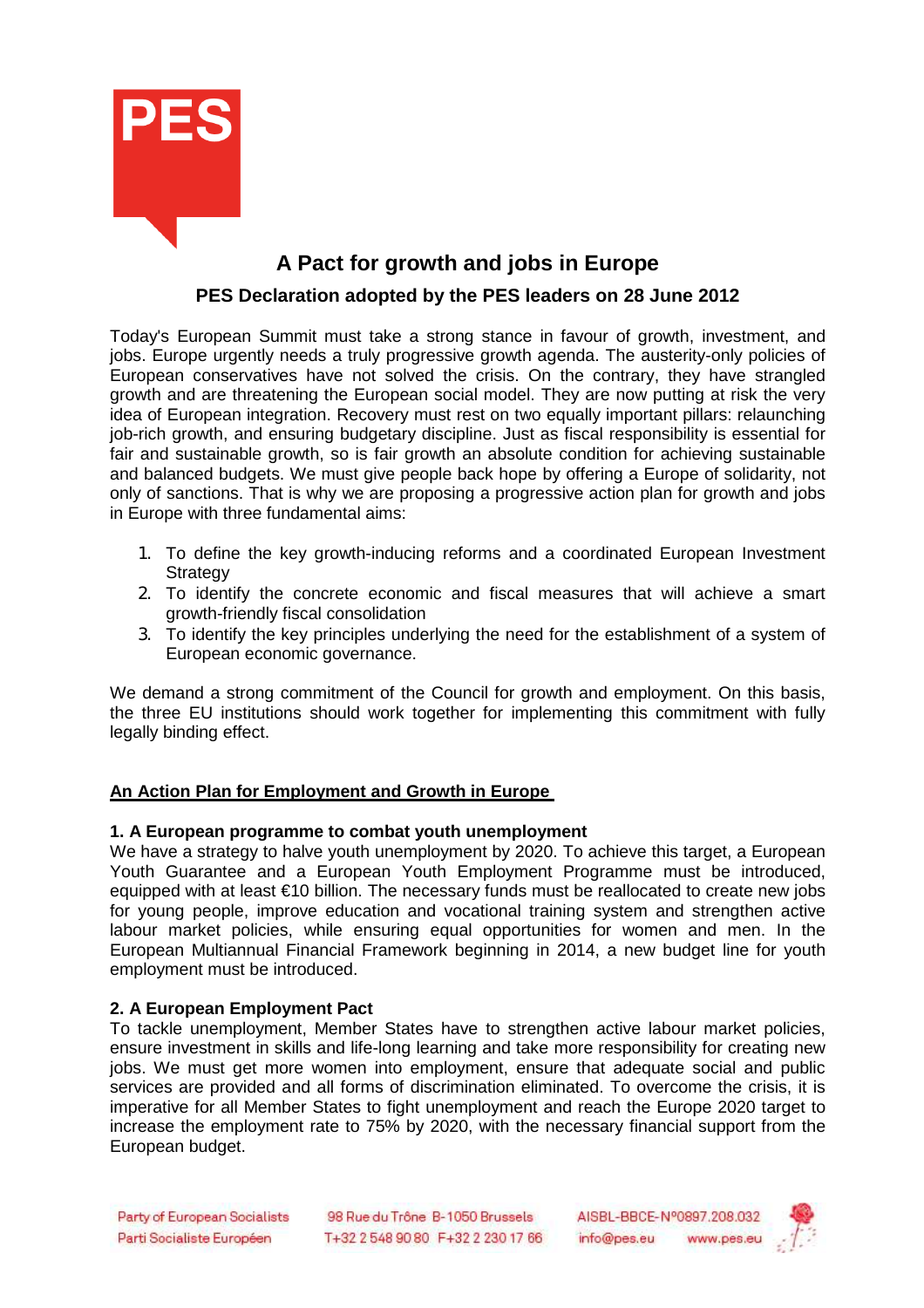## **3. Developing a Social Union**

To tackle the social consequences of the crisis we need to develop a Social Union. Common social standards must be developed, preventing social dumping, improving workers' and unemployed peoples' protection, guaranteeing equal access to universal, high quality public and social services and introducing decent minimum incomes. At least 6% of national and EU budgets must be spent on education. Primary and secondary EU legislation must ensure that fundamental social rights are not subordinated to single market freedoms. Low wages in some countries are one of the major reasons for reduced consumption in Europe. Maintaining or raising the purchasing power of wage-earners is crucial. In addition, a European pact for minimum wages should be introduced, ensuring that all workers and employees receive a wage above the poverty threshold. We want to eradicate the gender pay-gap once and for all, starting with a binding target of a 2% narrowing of the gap per year in every Member State. More efforts are needed to improve childcare and elderly care systems.

#### **4. Renewing and greening Europe's industry**

Europe needs a reindustrialisation process to strengthen its industrial base, especially by boosting growth in future-oriented sectors. The EU and Member States need to support this development by increasing investment in and providing the necessary framework conditions for high-quality education and training for women and men; a strong infrastructure; reliable, carbon-free and affordable energy; access to capital; access to modern information and communication technology and planning security. Reaching the Europe 2020 target of investing 3% of EU GDP in research, development and innovation must be closely monitored.

# **Taming Financial Markets, Building Stability, Financing Growth and Employment**

#### **1. Optimising the operation of the EU budget**

The EU budget and its rules must be adapted to strengthen its role as an instrument for growth. Structural Funds and Cohesion Funds should remain at least at current levels, be accessible to all European regions, and be combined where appropriate with new financial instruments to support local, regional, national and European projects to generate growth. Unused EU Structural funds must be reallocated at short notice and the co-financing rules must become more flexible, which would allow for example to immediately establish a European programme to combat youth unemployment. At the same time, the multiannual financial framework (MFF) for 2014-2020 should be equipped with the necessary budgetary means, including own resources, for the EU to reach the objectives of the EU 2020 Strategy.

#### **2. Tapping new revenues**

Several measures must be put in place that could generate billion in new revenues. A European Financial Transaction Tax could raise €100 billions a year, and should be established as soon as possible. Measures to halve by 2020 tax fraud, evasion and avoidance, and fight against tax havens – which cost EU governments €1 trillion a year – must be implemented. At the same time, taxing the bonuses of high income earners and implementing adequate Green and Corporate Taxation could generate billion of Euros in additional revenue.

#### **3. Combating the financial and banking crisis**

As soon as the European regulatory framework to supervise and regulate the banking sector is in place, a banking union should be established. Such a union should include an enhanced supervision system and have coordinated recovery and resolution rules that allow banks to capitalise themselves. The recapitalisation of banks must not impose a further burden on tax payers. The separation of commercial banks from investment banks and their supervision and regulation on a European scale is necessary. More transparency of the activities of rating agencies is needed and a European rating agency must be created to evaluate the creditworthiness of states, and counterbalance private rating agencies.

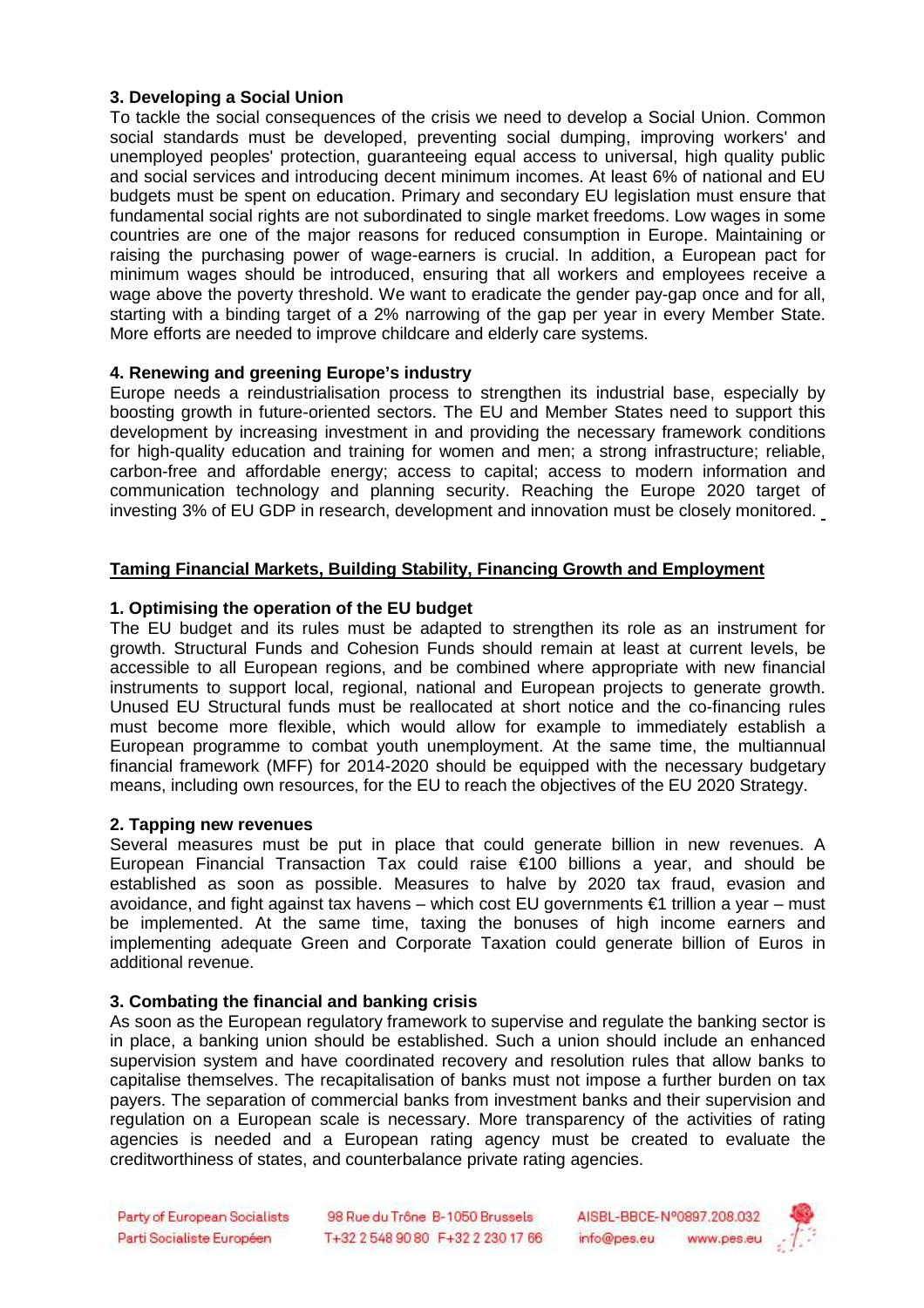#### **4. Ensuring fiscal responsibility with smarter rules**

We need stricter European rules and stronger common goals to coordinate and boost national investments, tied to the objectives of the Europe 2020 strategy. We further need to boost productive investment even in an economic downturn, either through a 'growth regulation' or by introducing a distinction between current expenditure and public investment. The EU's economic and financial policies must be coordinated more closely and address the issue of macroeconomic imbalances. The EU must prevent tax reduction competition which lacks solidarity and leads to a fiscal race to the bottom. At the same time, the effects of the recession on the public deficit must be taken seriously and existing room for manoeuvre in the Stability Pact with regard to the economic cycle must be utilised, allowing for the adjustment of the consolidation timing.

## **5. Bringing down the costs of debt servicing**

The possibility of introducing a so-called "Redemption Fund" - a European debt repayment fund with joint liability for outstanding national debts exceeding 60% of GDP, coupled with a debt-cut plan which is binding for the individual countries must be taken forward. This possibility should not halt current discussions on introducing Eurobonds, a common system of public debt issuance, as a long term solution for reducing national borrowing costs.

#### **6. Ensuring financial stability**

The ECB has been purchasing government bonds on the secondary market in certain economic and market conditions, and this practice can continue when necessary. To reduce Member States' vulnerability to financial market speculation and avoid the risk of contagion, the European Council should give serious consideration to the granting of a banking licence to the European Financial Stability Facility and the European Stability Mechanism by the European Central Bank. The ESM, the EFSF and the ECB should be prepared to intervene to restore market confidence in sovereign bonds and ensure that the sovereign debt of Member States does not increase.

#### **7. Developing a European Investment System**

The European Investment Bank and the European Investment Fund can provide additional sources of funding investment. Extending the EIBs share capital by €10 billion could increase its lending capacity by €60 billion over the next four years. At the same time, the European "project bonds" can trigger a flow of private capital into real investment. With the right policy and regulatory framework pension funds can be reoriented from current high-risk dependence on financial products towards financing long term investments in the real economy. This European investment system can further extend its reach if it is leveraged by the Community Budget, drawing on new own resources.

#### **Making economic governance accountable and fit for purpose**

The recent revision of European legislation on the conduct of economic policy and the different decisions already taken to try and overcome the crisis have considerably re-shaped the precrisis system of **European economic governance**. The decision-making and policy processes have become horrendously complex, opaque and impossible for citizens to understand. This threatens Europe's democratic accountability and legitimacy. An institutional reform is needed to ensure a more democratic and balanced economic governance. The Economic and Monetary Union can only provide the conditions to reduce the public debt with more growth and jobs if it is completed with its missing blocks: a better economic coordination for growth, stronger European instruments to support investment, a stronger regulation and supervision of the financial system, a more effective public debt issuance and a better combination of the Community with the national budgets. All these new roles of the European economic governance should respect the Community method and strengthen the role of the European and national parliaments for stronger accountability and legitimacy.